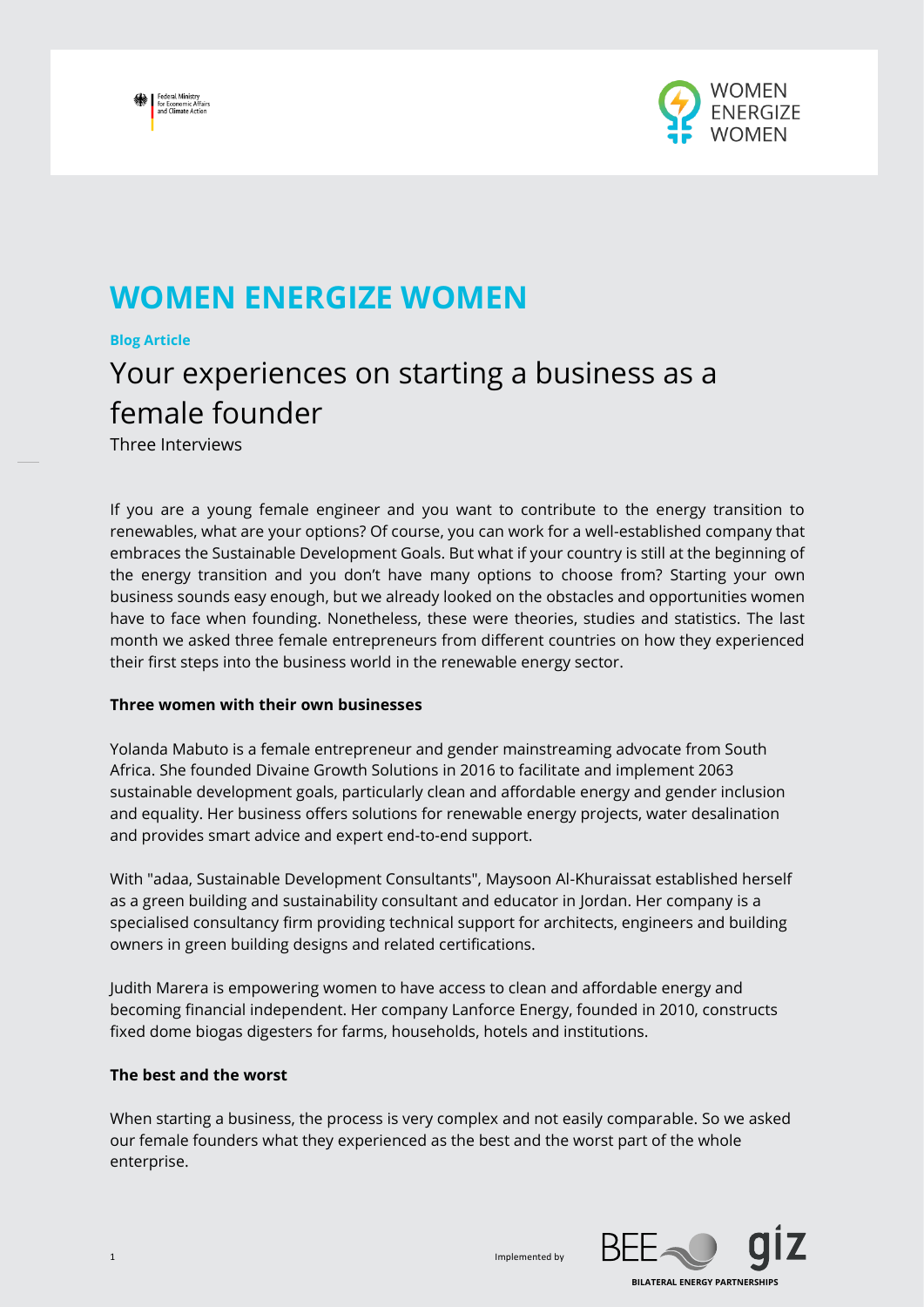



For Maysoon, the best part was waking up every morning with big hope and determination to make the world a better place. It was a feeling that you are in control of your life and decisions. In contrast, the worst part was facing many obstacles that she never thought existed, so surprises were always there and you had to deal with them. One of the first obstacles Maysoon remembers, was to understand and deal with governmental regulations for starting a business and all the follow-ups with registration, licensing or taxes, that could be very confusing and frustrating.

The worst part for Yolanda was market penetration and access to financial resources, her sector is very capital intensive and therefore large numbers of investments are needed. As a female founder it's been difficult to get access to funding so that she could drive productivity and innovation in her company. But also Yolanda describes a sensation of empowerment when starting her business. For her, the ability to be flexible, create job opportunities, thus growing the economy and the ability to innovate and create more diversity were the best parts of her step into entrepreneurship.

Having to keep the company up with the little resources available was one of the challenging tasks to Judith, but once she started, Judith says, it's like giving birth to a baby you need to nurse to grow up which is the best experience.

### **Financing is the challenge**

An often discussed topic and challenge is the financing of a newly founded female lead business. We remember the panel discussions (online and offline) about how to get investment ready and what are the differences between female founders and their male peers. That is why we wanted to know from our three interviewees if they can relate to those difficulties.

One of Yolandas first challenges was actually market access. Yolanda faced the obstacle by collaborating with both public and private sector in order for her organization to be relevant and known in the sector. Here she sees an area where female founders should be supported: in market access as well as financial and digital inclusion across sectors. Companies cannot scale if they don't have access to market and access to available investment.

Judith used personal savings and mostly bootstrapping to sustain the business. Later she got seed funding from the Tony Elumelu Foundation and a loan from SIMA. But there lies her wish for future female founders: women should be provided with technical support as well as funding to sustain their business.

Maysoon was determined to participate in a competition for startups called "Women Innovators in Charge". She won the 1st prize in the GreenTech category and the prize had a monetary amount that allowed her to start her business.